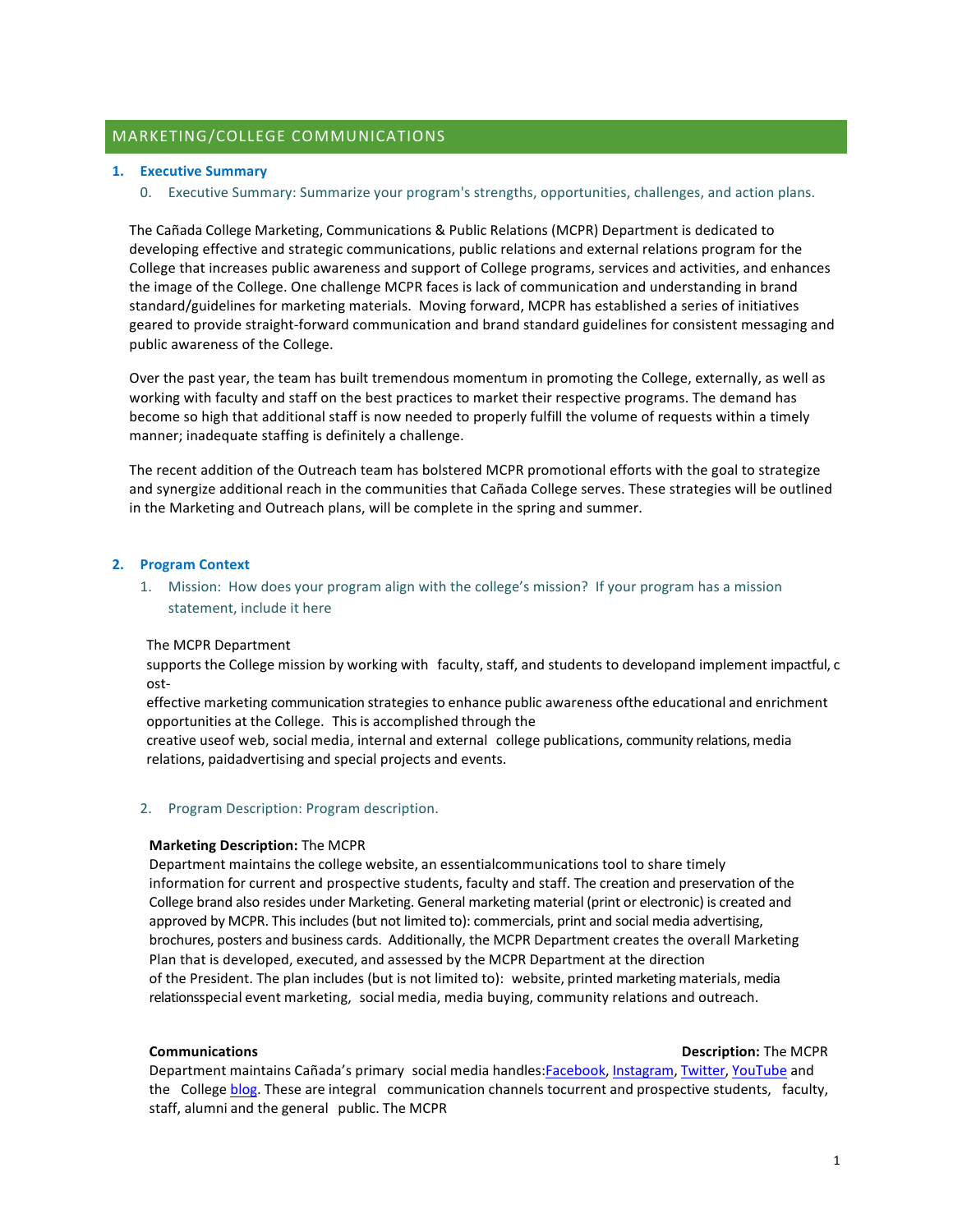office providessupport to other departments in developing secondary social media accounts that are progra m specific.Additionally, MCPR works with departments around campus to distribute all employee emails as well 

aselectronic communications to students through GWAMAIL. This includes developing the message andtarg eting the audience. MCPR also produces and distributes the College's employee bi-weekly newsletter, the "*Olive Hill Pres*s," "What's Happening at Cañada?" weekly, all-campus event blast as well as the monthlyreport on the College to the Board of Trustees.

## **Public Relations Description:** Media relations are

coordinated by the Director of Marketing,Communications & Public 

Relations, in association with College Administration. This includes writing anddistributing news releases, coordination of on-campus media events and responding to media inquiries.

## **Outreach**

**Description:** Outreach provides opportunities to connect and collaborate with high schoolstudents and me mbers of our greater community. Through Outreach,

the College engages high schoolstudents to support services such as:

Priority Enrollment Program (PEP), Cañada College OverviewPresentations, FAFSA, Dream Act and Applicati on workshops, CTE Fall event, Campus Tours and Connect to College

Night. Additionally, Outreach maintains strong communication and visibility with our local highschools by doing weekly visits to assist students one-on-one and to maintain the strong relationships. As the 'face of the College,' Outreach holds a presence at several community festivals, meetings and events throughout the year.

3. Community and Labor Needs: Describe how changes in community needs, employment needs, technology, licensing, or accreditation affect your program.

As the College begins to thrive and recognize the promotional resources the MCPR Department can offer, the volume/demand for assistance is increasing. Many of our projects are on a 'reactive' basis, due to the volume of requests. MCPR has plans for many campaigns but they are often put aside to fulfill campus requests; there is a definite need to grow our team.

As the state of media continues to evolve at rapid speed, the need for print marketing is still important but the trend of electronic marketing is growing with no sign of slowing down. This is especially important as the bulk of our target market utilizes electronic media every day to get information through social media, videos, news blogs, etc. With that, the MCPR Department needs to keep up to speed with the latest trends and implement these promotional tactics to remain competitive and the main selling tool is the College website.

The need for the College to increase community relations efforts is crucial and tremendous headway has been made with a new College Recruiter and the recent transfer of Outreach from the Counseling Department to MCPR. These efforts will continue to cultivate new relationships and gain additional exposure in our community.

# **3. Looking Back**

4. Major Accomplishments: Describe major accomplishments.

2014-2015 were major "re-building years" for the MCPR Department. With the 2014 hires of a Director of MCPR and Visual Communications Coordinator (VCC), the Department has undergone a complete revitalization with fresh talent, ideas and resources. With the extremely limited resources that previously existed, MCPR started from scratch and created an internal server to store and share marketing projects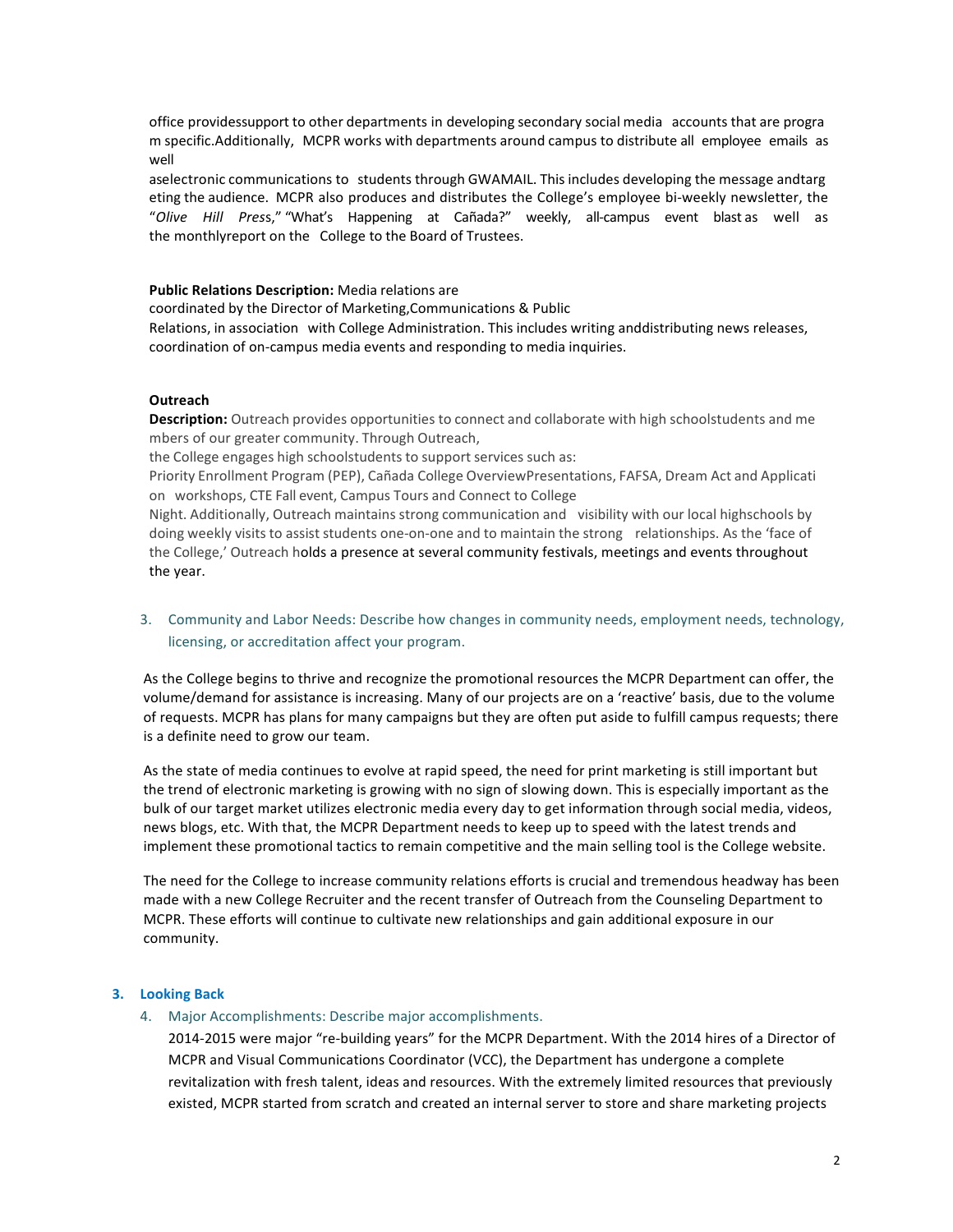and material as well as new social media handles. This effort has resulted in increased enrollment for the spring and fall 2015 semesters. This was achieved through marketing communication mediums including:

The number of users and page views on our **College website**, www.canadacolledge.edu, has increased dramatically over the past few years and continues to grow:

- o August of 2013: **1,815** Users; **5,937** Page Views
- o August of 2014: **38,221** Users; **214,561** Page Views
- o August of 2015: **43,898** Users; **248,861** Page Views

**Bus ads** that were circulated throughout San Mateo County

· 30-second **commercials** (in English and Spanish) that ran throughout San Mateo County, both on TV and online

**Print** advertising in local daily and monthly publications, Chamber listings and community event programs:

- o *Spectrum Magazine*
- o *Climate Magazine*
- o *San Mateo Daily Journal*
- o Redwood City Chamber of Commerce Community Guide
- o North Fair Oaks Festival Program
- **Web/social media** marketing: commercials and videos featured on:
- o Cañada College website
- o Cañada College social media channels: Instagram, YouTube, Twitter and Facebook
- o Social media ads purchased through Facebook and Instagram
- · Face-to-face **meetings and/or presentations** with members of the community:
- o Middle and high schools
- o Adult School
- o Non-profit organizations
- o Elected officials
- o City of RWC
- o City of East Palo Alto
- o Independent High Schools
- o Parent Liaison Programs
- o On-campus tours

Tabling and sharing information about the College at more than 30 community events/festivals, including:

- o Redwood City:
	- $\blacksquare$  4<sup>th</sup> of July Parade
	- **Blues Festival**
	- **"** North Fair Oaks Community Festival
	- **.** Downtown Salsa Festival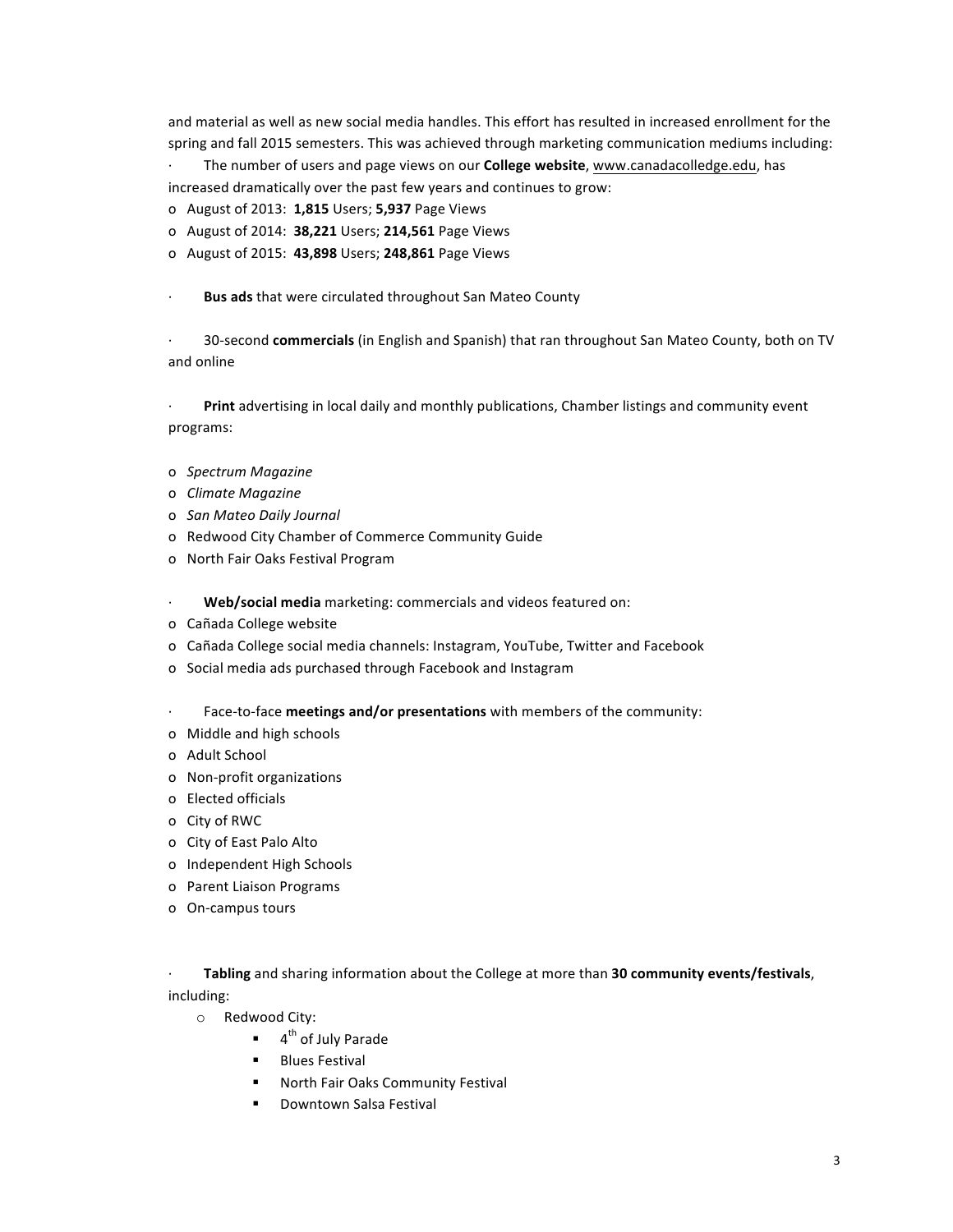- Redwood City Port Fest
- **EXEC** Hometown Holidays
- RWC Downtown Fiestas Patrias
- **"** North Fair Oaks OYE -Youth Conference
- **EXEC** Scare on the Square
- **E** Lunar New Year Event
- **E** Kermes Dia Del Nino
- **E** Almost Mother's Day Kids Concert
- **Taft Festival**
- ! Fiesta Cañada
- **■** DREAMers Conference
- o San Mateo County:
	- **E** Community Resources Festival
	- **•** Youth Conference
- o San Mateo:
	- **E** Pride Festival
- o East Palo Alto:
	- **E** Las Posadas
- o Menlo Park:
	- $\blacksquare$  4<sup>th</sup> of July Parade
- o Half Moon Bay/Pescadero:
	- **EXECUTE:** Healthy Kids Faire
	- **·** Pumpkin Festival
	- ! Kermes- Dia del Niño
- · Created marketing material to be circulated to current and potential students throughout the community:
- o Promotional brochures on the College, specific programs and special events
- o Direct mailers to Redwood City residents that encourage registration
- o Class schedules displayed both on and off campus. Off campus locations include more than 50 strategic locations throughout Redwood City and San Mateo County:
- § Libraries
- § Community Centers
- § City Halls
- § High Schools
- § YMCA
- § Boys & Girls Club
- § Post Offices
- § School Districts

# 5. Impact of Resource Allocations:

Our team is small but strong. Each MCPR member plays an integral role in promoting the programs and services offered at the College. With the MCPR Director and VCC joining the College in 2014 and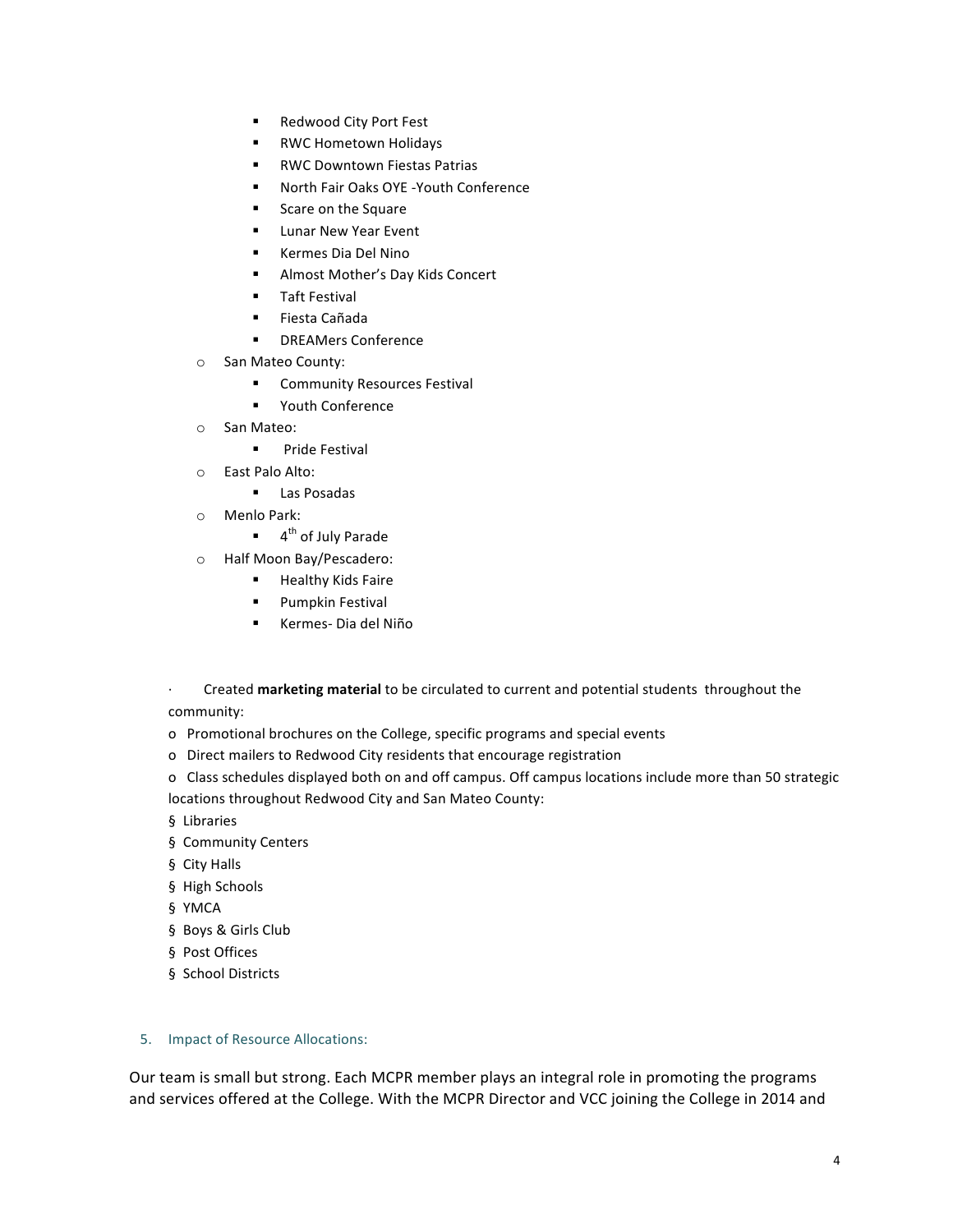the November 2015 hiring of a new Recruiter (and the transition of Outreach joining the MCPR Department), the creative synergy has increased, along with the opportunity to further communicate the College mission andenhance public awareness of educational and enrichment opportunities within the community. With this transition also comes an evaluation of current processes and planning, paired with new ideas and action plans that will undoubtedly solidify as MCPR becomes a more established team.

# **4. Current State of the Program**

6. (A) State of the Program-Observation: Describe the current state of the program (May include strengths and challenges).

The MCPR Department is comprised of talented team that supports the College mission by developing andimplementing impactful, costeffective marketing communication strategies to enhance public awareness of theCollege. We have many strengths, including:

- $\cdot$  Dedicated to growing the Cañada brand and spreading the College mission
- $\cdot$  Solid communication and technical skills
- $\cdot$  Creative and collaborative spirit
- $\cdot$  Positive leaders in the College community
- Exemplary networking and relationship building skills
- · Can-do, customer-service-oriented attitude
- · High-energy team environment
- $\cdot$  Open to new ideas and easily embrace change
- $\cdot$  Constant dedication to learn new technology/methodologies

In addition to our strengths, we are also met with some challenges:

 $\cdot$  Maintaining a collaborative environment with staff offices on opposite sides of campus

- $\cdot$  Lack of College awareness of the Brand/Style
- $\cdot$  Communicating procedures, campus-wide, for approving marketing material
- $\cdot$  Communicating social media protocol that aligns with our messaging
- $\cdot$  Lack of campus awareness of where/how to properly display print collateral
- Overall workload for staff

# (B) State of the Program-Evaluations: What changes could be implemented to improve your program?

- Refresh our College Brand/Style guide
- · Complete, share and present style guide at key campus-wide meetings
- Complete, share and present social media guidelines at key campus-wide meetings
- Present material re-branding/re-design presentation to all divisions
- Refresh key recruiting and promotional pages to our College website
- Hire additional staff to assist in web-related work overload
- Prioritize projects when work overload occurs
- Unveil marketing request form before Fall 2016 semester
- 7. (A) SAO Assessment Plan: Describe your program's SAO assessment plan.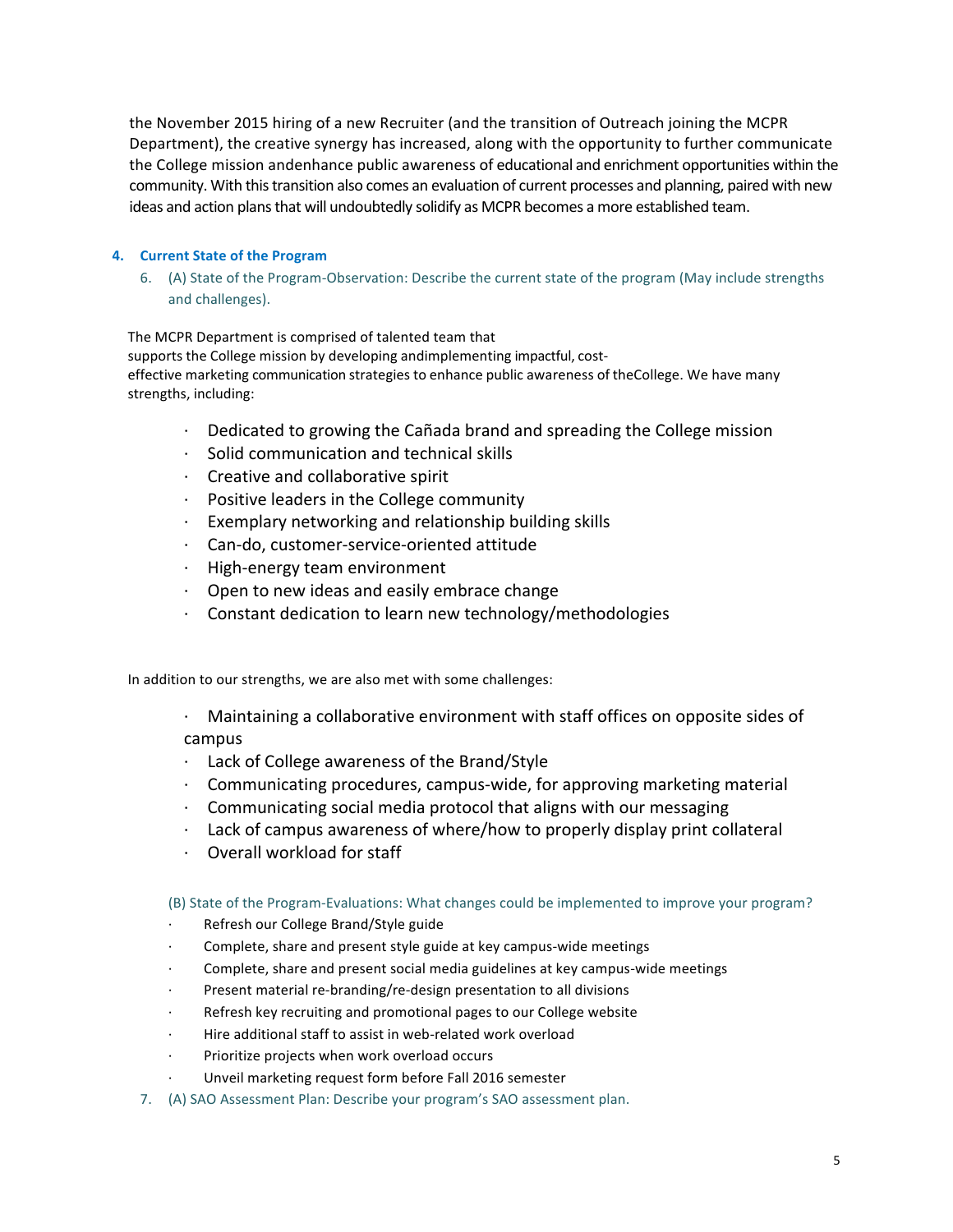The MCPR Department has not previously identified or measured it SAO's. Moving forward the following SOA's will be designed and measured to evaluate the impact of our Marketing efforts:

The primary SAO's of the MCPR Department include:

MCPR SAO #1: Work with faculty, staff and students to develop and implement impactful, costeffectivemarketing communication strategies to enhance public awareness of the College.

MCPR SAO #2: Increase users and page views in the College website by 5 percent.

There was previous data from Outreach that reflected a decrease in Sequoia Unified High School District graduates and recent graduates who have enrolled at Cañada from 2013-2015:

| <b>High School</b> | 2013 HS<br><b>Graduates</b> | 2014 HS<br><b>Graduates</b> | Percentage<br><b>Graduate</b><br>Change | 2013-14<br><b>Enrolled</b> | 2014-15<br><b>Enrolled</b> | Percentage<br><b>Enrolled</b><br>Change |
|--------------------|-----------------------------|-----------------------------|-----------------------------------------|----------------------------|----------------------------|-----------------------------------------|
| Carlmont           | 492                         | 477                         | $-3%$                                   | 43                         | 26                         | $-40%$                                  |
| Menlo-Atherton     | 444                         | 437                         | $-2%$                                   | 36                         | 37                         | 3%                                      |
| Redwood            | 129                         | 134                         | 4%                                      | 18                         | 11                         | $-39%$                                  |
| Seguoia            | 412                         | 427                         | 4%                                      | 72                         | 73                         | 1%                                      |
| Woodside           | 354                         | 307                         | $-13%$                                  | 61                         | 51                         | $-16%$                                  |
| Total              | 1,831                       | 1,782                       | $-3%$                                   | 230                        | 198                        | $-14%$                                  |

The primary SAO's for Outreach include:

Outreach SAO #1: Increase student enrollment at Sequoia Unified High School District by 5 percent.

Outreach SAO #2: Create a larger presence in the greater Redwood City community.

(B)SAO Assessment Results and Impact: Summarize the findings of your program's SAO assessments. What are some improvements that have been, or can be, implemented as a result of SAO assessment? MCPR SAO #1: Work with faculty, staff and students to develop and implement impactful, cost-effective marketing communication strategies to enhance public awareness of the College:

• Create, distribute and track an electronic survey that will be distributed to the campus community to assess how effective our strategies are.

Hold quarterly meetings with the newly-formed PROM (Public Relations Outreach Marketing) Committee, which is comprised of faculty, staff and administration. Discuss the state of technology, marketing trends, community and media updates and how we can implement them into timely and effective marketing and community outreach strategies.

MCPR SAO #2: Increase users and page views in the College website:

Use Google Analytics to measure web traffic on the website.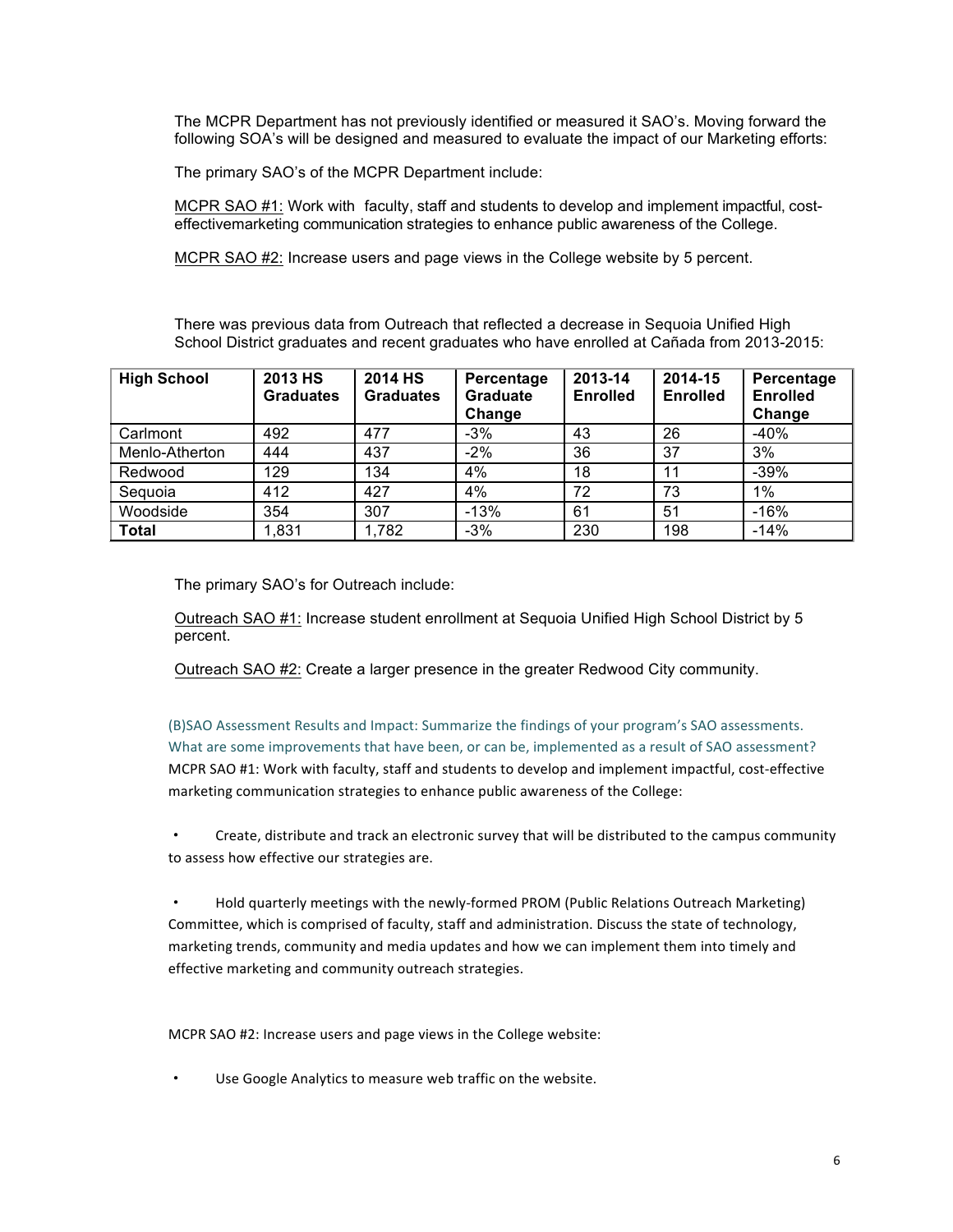Increase social media followers by 10 percent; drive social media followers to the College website.

Outreach SAO #1: Increase student enrollment at Sequoia Unified High School District by 5 percent.

- · Track number of students enrolled.
- Create specific strategies for high schools (ex: Carlmont and Redwood) that have low enrollment from previous years.
- Track number of campus tours given.
- Track number of events College is present in the community.

Outreach SAO #2: Create a larger presence in the greater Redwood City community.

Partner with local organizations to perform service events and activities at least once per quarter: "Cañada College Day of Service" to demonstrate that the College is invested in the community it serves. Increase number of presentations, events and festivals in the communities of Half Moon Bay and Pescadero

# **5. Looking Ahead**

8. Program Improvement Initiatives: How will you address the opportunities for improvement that you identified throughout the prior sections of the Program Review? What research or training will you nee to accomplish these plans? What supplies, equipment, or facilities improvements do you need? Please do not include a written response here. Rather, use the Planning module of SPOL to create your Strategic **Action Plans.** 

| <b>Action Plan</b>                                                                                         | <b>Timeline</b>  | <b>Responsible Party</b>                                     | <b>Resources</b><br><b>Required</b> |
|------------------------------------------------------------------------------------------------------------|------------------|--------------------------------------------------------------|-------------------------------------|
| Create College social<br>media guidelines                                                                  | <b>Fall 2016</b> | Megan Rodriguez<br>Antone and Jose<br>Garcia                 | No additional<br>resources required |
| <b>Update College</b><br><b>Brand/Style Guide</b>                                                          | Summer 2016      | Megan Rodriguez<br>Antone and Jose<br>Garcia                 | No additional<br>resources required |
| Develop and<br>implement College<br>Marketing Plan &<br>Timeline                                           | April 2016       | Megan Rodriguez<br>Antone, Jose Garcia<br>and Mayra Arellano | No additional<br>resources required |
| Increase our social<br>media following to 10<br>percent in 12 months.                                      | February 2017    | Megan Rodriguez<br>Antone, Jose Garcia<br>and Mayra Arellano | No additional<br>resources required |
| Update general<br>College marketing<br>material; translate in<br>Español to target our<br>growing Hispanic | Ongoing          | Megan Rodriguez<br>Antone, Jose Garcia<br>and Mayra Arellano | No additional<br>resources required |